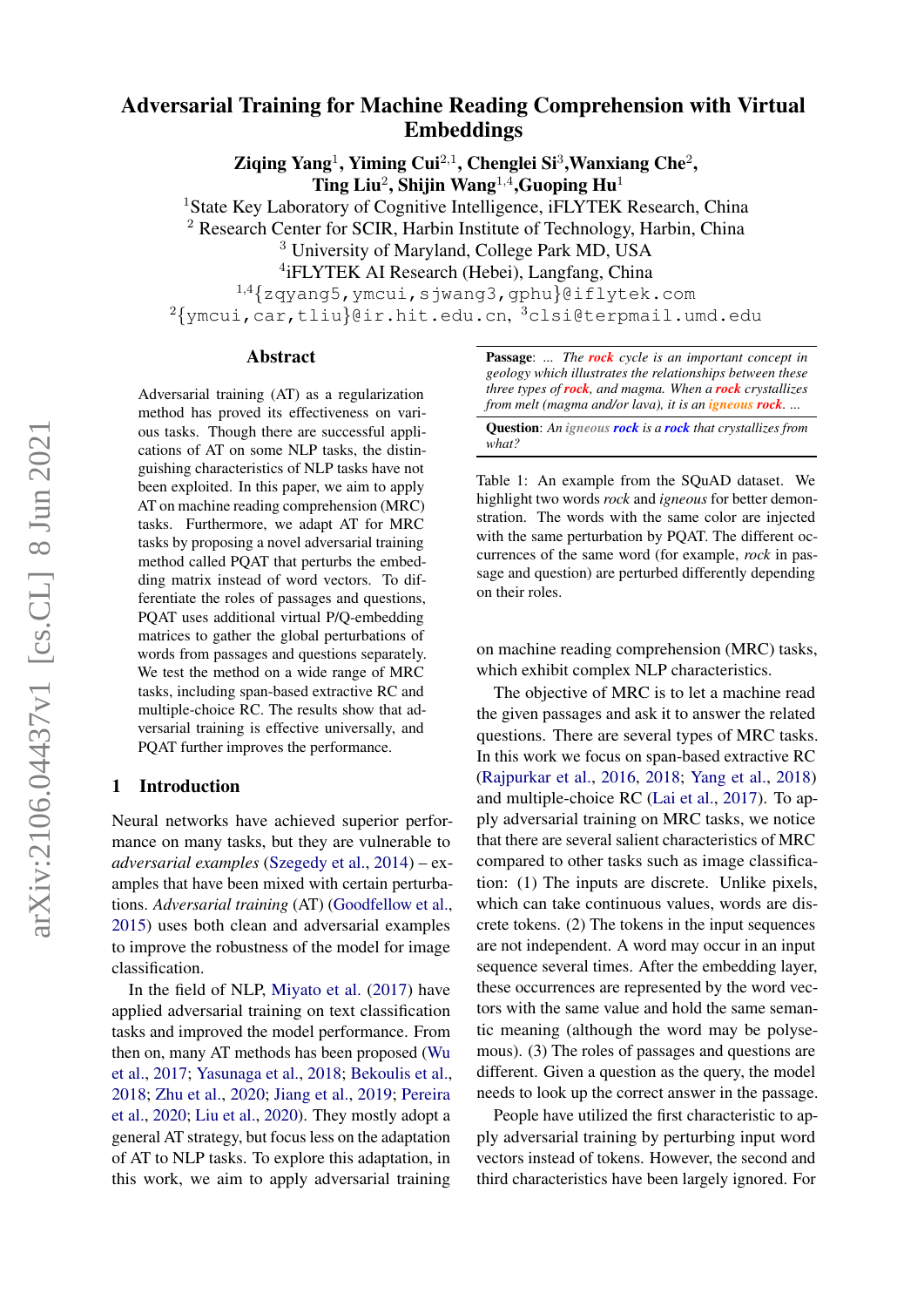example, in Table [1,](#page-0-0) which is a passage-question pair from the SQuAD dataset, the word *rock* has appeared multiple times. In the standard adversarial training, the perturbations added to each occurrence of *rock* are different, ignoring the fact that they share the same meaning. On the other hand, the multiple occurrences of the same word in the passage and question play different roles, such as the *rock* in the passage and question. It is appropriate to treat them differently.

To take the second and the third characteristics into consideration, we propose a novel adversarial training method called PQAT. The core of PQAT is the virtual P/Q-embeddings, which are two independent embedding spaces for passages and questions. Each time we calculate perturbations, P/Qembeddings gather the perturbations from passages and questions for each word, then generate a global and role-aware perturbation for each word from passages and questions separately. For example, in Table [1,](#page-0-0) the perturbations on all the occurrences of *rock* in the passage and question will be gathered into two matrices separately, forming global and role-aware perturbations of *rock*. PQAT is as efficient as the standard AT with nearly no extra time cost. Also, The virtual P/Q-embeddings are only used during training. They are discarded once the training is finished. Thus PQAT does not increase the model size and inference time for predictions.

We have applied adversarial training on several MRC tasks, including span-based extractive RC and multiple-choice RC. Results show that adversarial training improves the MRC model performance universally and consistently, even over the strong pre-trained model baseline. Furthermore, the PQAT method outperforms the standard AT on both normal datasets and adversarial datasets. Lastly, our results verify the usefulness of incorporating information of task form into the design of the adversarial training method.

## 2 Standard Adversarial Training

Adversarial training first constructs adversarial examples by generating worst-case perturbations that maximize the current loss, then minimize the loss on those adversarial examples. In NLP tasks, a popular approach to generate perturbations is to perturb word vectors from the embedding layer [\(Miyato et al.,](#page-4-1) [2017\)](#page-4-1). We denote the input token sequence as  $X$  and the operation of looking up in an embedding layer  $\mathbf E$  as  $emb(\mathbf E, \cdot)$ . The objective

<span id="page-1-0"></span>

Figure 1: P/Q-emebddings collect the perturbations on each word from passages and questions separately.

of AT is

$$
\min_{\theta, E} \mathbb{E}_{(X, y) \sim \mathcal{D}} \left[ \max_{\|\delta\| \le \epsilon} \mathcal{L}(f_{\theta}(X_{vec} + \delta), y) \right] \tag{1}
$$

where  $f_{\theta}(\cdot)$  is the model parametrized by  $\theta$  excluding word embedding layer;  $X_{vec} = emb(E, X)$  is the word vectors of input sequence.  $\mathcal{L}$  is the loss function. We perturb the word vectors with the adversarial perturbations  $\delta$ .

 $\delta$  can be estimated by linearizing  $\mathcal{L}(f_{\theta}(X_{vec} +$  $\delta$ ), y) around X and perform the multiple-step projected gradient descent (PGD) [\(Madry et al.,](#page-4-7) [2018\)](#page-4-7):

$$
\delta_{t+1} = \Pi_{\|\delta\| \le \epsilon} (\delta_t + \alpha g_t / \|g_t\|)
$$
 (2)

$$
g_t = \nabla_{\delta} \mathcal{L}(f_{\theta}(X_{vec} + \delta), y)|_{\delta = \delta_t} \tag{3}
$$

where t is the gradient descent step,  $\Pi_{\|\delta\| \leq \epsilon}$  denotes projection  $\delta$  back onto the  $\epsilon$ -ball.  $g_t$  is the gradient of the loss with respect to perturbation  $\delta$ . The more gradient descent steps, the better approximation of  $\delta$ , but also more expensive in computation.

## 3 Adversarial Training for MRC

In the above algorithm, when generating the perturbations on  $X_{vec}$  through backward propagation, each word vector  $X_{vec}^i$  is perturbed independently, like the pixels in an image. It ignores the semantic relationship among the word vectors of a word's different occurrences. To make the perturbation on each occurrence aware of other occurrences of the same word, we adapt AT by gathering not only the perturbations on each word vector, but also the perturbations on the embedding matrix. The latter can be seen as the global perturbations, which provide context-insensitive semantic information.

The global perturbations are rather coarsegrained, since all the occurrences of the same word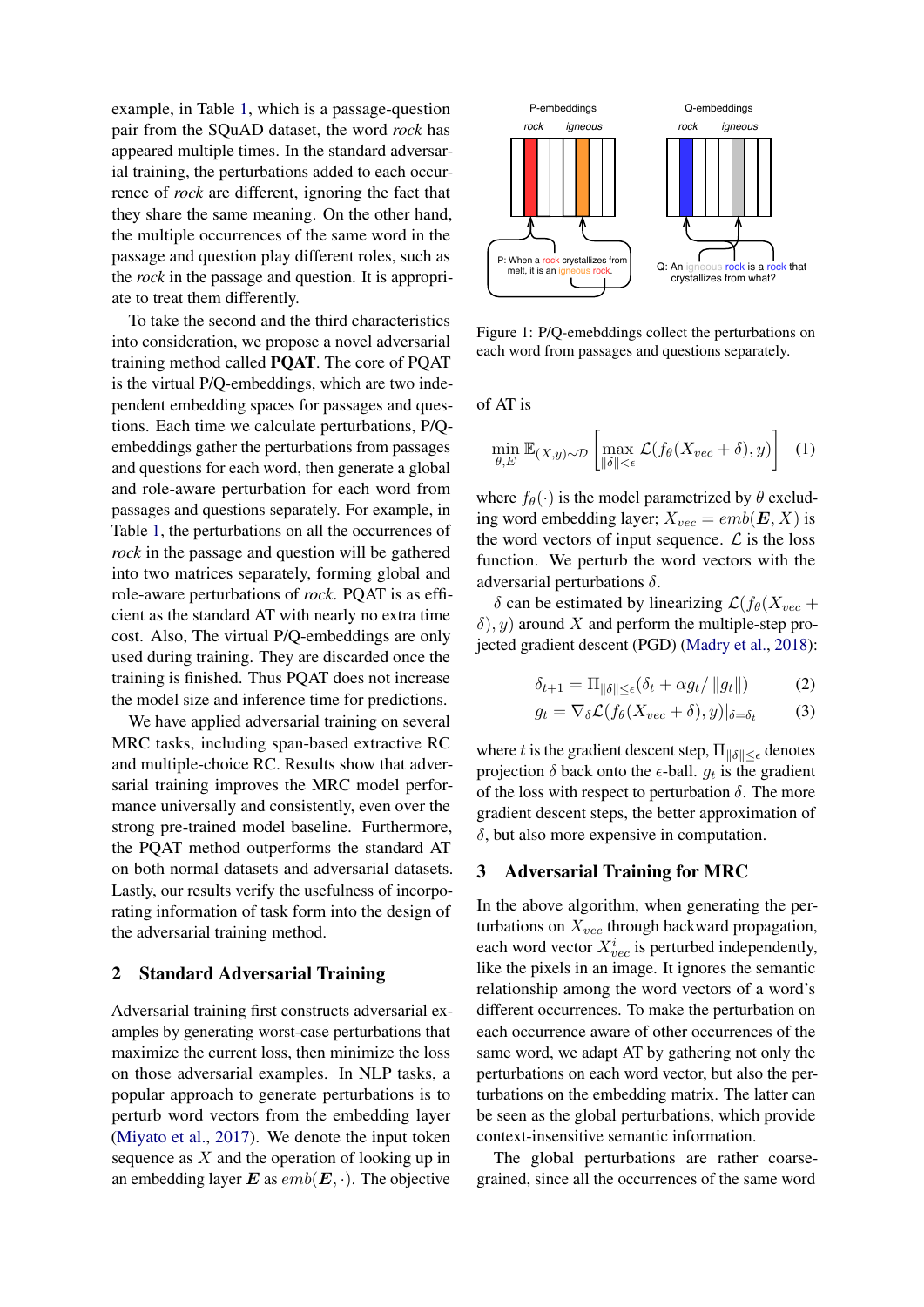receive the same global perturbation. Note that in MRC tasks, words in passages and questions play different roles. Thus, to keep this information, we distinguish the words in passages and questions by creating two *virtual* embedding matrices P and Q: P-embedding matrix  $P$  collects the perturbations of all the words from the passages; Q-embedding matrix Q for the questions. We give an illustration in Figure [1.](#page-1-0) P/Q-embedding matrices are *virtual* since they only provide perturbations, no the real word vectors. During training, perturbations from virtual embeddings and word vectors are summed up to form the adversarial input  $Z_{vec}$ . The final objective is

$$
\min_{\theta, E} \mathbb{E}_{(X, y) \sim \mathcal{D}} \left[ \max_{\|\delta\| < \epsilon} \mathcal{L}(f_{\theta}(Z_{vec}), y) \right] \tag{4}
$$

$$
Z_{vec} = [X_{vec}^P + P_{vec}; X_{vec}^Q + Q_{vec}] + \delta \qquad (5)
$$

 $P_{vec} = emb(\boldsymbol{P}, X^P), Q_{vec} = emb(\boldsymbol{Q}, X^Q)$  are the perturbations from the virtual embeddings.  $X^P$ and  $X^Q$  stand for the passage and question sections in X.  $[\cdot; \cdot]$  denotes concatenation. In this way, we have generated fine-grained local perturbations  $\delta$  by standard AT, and global role-aware perturbations  $P_{vec}$  and  $Q_{vec}$  by the virtual P/Q-embeddings. We call the later process as PQAT, which is the main adaptation of adversarial training for MRC.

We list the overall algorithm of adversarial train-ing for MRC in Algorithm [1.](#page-2-0) We initialize  $P$ and Q with the gaussian distribution. For each batch, we perform  $K$ -step gradient descent (line 9–22): we look up the original word vectors and P/Q-embedding vectors from the embedding layer  $E$  and the P/Q-embedding matrices. The adversarial inputs are constructed by summing them with local perturbations  $\delta$ . Then we compute the gradients of model parameters  $q_t$ , local perturbations  $q_\delta$ and P/Q-embedding matrices  $g_P$  and  $g_Q$ . These gradients can be calculated in a single backward pass. Lastly, we update the virtual embeddings and local perturbations (line 18–21).

Note that P/Q-embedding matrices serve as the containers for perturbations. When the training is finished, P/Q-embedding matrices are no longer needed and can be discarded.

 $\epsilon_{\delta}$ ,  $\epsilon_{P}$  and  $\epsilon_{Q}$  control the strengths of standard AT and PQAT. If  $\epsilon_{\delta} = 0$ , we have a pure P/Qembeddings based adversarial training, i.e., PQAT; while if  $\epsilon_P = \epsilon_Q = 0$ , we recover the standard AT.

#### Algorithm 1: Adversarial Training for Machine Reading Comprehension

<span id="page-2-0"></span>

| <b>Machine Keauing Comprenension</b>                                                                                                                       |
|------------------------------------------------------------------------------------------------------------------------------------------------------------|
| <b>Notation:</b> $V$ is the vocabulary size; $D$ is the                                                                                                    |
| embedding dimension.                                                                                                                                       |
| <b>Input:</b> Training samples $\mathcal{D} = \{(X, y)\}\,$ ,                                                                                              |
| P/Q-embedding matrices $P, Q \in \mathbb{R}^{V \times D}$ ,                                                                                                |
| initialization variance $\sigma$ , perturbation strength                                                                                                   |
| $\{\epsilon_{\delta}, \epsilon_{P}, \epsilon_{Q}\}\$ , adversarial steps K.                                                                                |
| Initialize P/Q-embedding matrices<br>$\mathbf{1}$                                                                                                          |
| $\boldsymbol{P} \leftarrow \mathcal{N}(0, \sigma^2 I)$ , $\boldsymbol{Q} \leftarrow \mathcal{N}(0, \sigma^2 I)$<br>$\overline{2}$                          |
| for batch $B \subset \mathcal{D}$ do<br>$\overline{\mathbf{3}}$                                                                                            |
| Normalize P/Q-embedding matrices<br>$\overline{\mathbf{4}}$                                                                                                |
| $\boldsymbol{P} \leftarrow (\boldsymbol{P} - mean(\boldsymbol{P})/std(\boldsymbol{P}) \cdot \sigma)$<br>5                                                  |
| $\bm{Q} \leftarrow (\bm{Q} - mean(\bm{Q})) / std(\bm{Q}) \cdot \sigma$<br>6                                                                                |
| Initialize perturbation and gradient<br>7                                                                                                                  |
| $\delta \leftarrow \frac{1}{\sqrt{D}}U(-\sigma,\sigma),\,g_0 \leftarrow 0$<br>8                                                                            |
| for $t = 1, \ldots, K$ do<br>9                                                                                                                             |
| $X_{vec} = emb(E, X)$<br>10                                                                                                                                |
| $P_{vec} = emb(P, X^P)$<br>11                                                                                                                              |
| $Q_{vec} = emb(Q, X^Q)$<br>12                                                                                                                              |
| $Z_{vec} = X_{vec} + P_{vec} + Q_{vec} + \delta$<br>13                                                                                                     |
| $\boldsymbol{g}_t = \boldsymbol{g}_{t-1} + \mathbb{E}[\nabla_{\theta,\boldsymbol{E}}\mathcal{L}(f_{\theta}(Z_{vec}),y)]$<br>14                             |
| $g_{\delta} = \mathbb{E}[\nabla_{\delta} \mathcal{L}(f_{\theta}(Z_{vec}), y)]$<br>15                                                                       |
| $\bm{g_P} = \mathbb{E}[\nabla_{\bm{P}} \mathcal{L}(f_\theta(Z_{vec}), y)]$<br>16                                                                           |
| $g_{\boldsymbol{Q}} = \mathbb{E}[\nabla_{\boldsymbol{Q}} \mathcal{L}(f_{\theta}(Z_{vec}), y)]$<br>17                                                       |
| $\delta \leftarrow \delta + \boldsymbol{g_{\delta}} / \left\  \boldsymbol{g_{\delta}} \right\ _2 \cdot \left\  X_{vec} \right\ _2 \epsilon_{\delta}$<br>18 |
| Update with token-wise normalization<br>19                                                                                                                 |
| $P^i \leftarrow P^i + \boldsymbol{g_P^i}/\left\  \boldsymbol{g_P^i} \right\ _{2} \cdot \left\  X^i_{vec} \right\ _{2} \epsilon_P$<br>20                    |
| $Q^i \leftarrow Q^i + \boldsymbol{g_Q^i} / \left\  \boldsymbol{g_Q^i} \right\ _2 \cdot \left\  X^i_{vec} \right\ _2 \epsilon_Q$<br>21                      |
| end<br>22                                                                                                                                                  |
| $\{\theta, E\} \leftarrow \text{AdamUpdate}(\{\theta, E\}, g_K)$<br>23                                                                                     |
| end<br>24                                                                                                                                                  |

#### 4 Experiments Setup

Datasets. We perform experiments on several English MRC tasks, including span-based extractive MRC tasks – SQuAD 1.1 [\(Rajpurkar et al.,](#page-5-4) [2016\)](#page-5-4), SQuAD 2.0 [\(Rajpurkar et al.,](#page-5-5) [2018\)](#page-5-5), HotpotQA [\(Yang et al.,](#page-5-6) [2018\)](#page-5-6), and multiple-choice MRC task RACE [\(Lai et al.,](#page-4-6) [2017\)](#page-4-6). We also test model robustness on the adversarial datasets AddSent andAddOneSent [\(Jia and Liang,](#page-4-8) [2017\)](#page-4-8).

Model Settings. We build the MRC model with RoBERTa [\(Liu et al.,](#page-4-9) [2019\)](#page-4-9), following the standard model structure for SQuAD and RACE [\(Devlin](#page-4-10) [et al.,](#page-4-10) [2018\)](#page-4-10). For HotpotQA, we follow the model in [Shao et al.](#page-5-7) [\(2020\)](#page-5-7). It uses RoBERTa as the encoder followed by a multi-task prediction layer. We denote the passage as  $P$  and the question as  $Q$ . To construct the inputs, for span-based extractive RC, we concatenate each  $P$  and  $Q$  with modeldependent special tokens; for multiple-choice RC with  $m$  options for each example, we append each option to the concatenation of  $P$  and  $Q$ , and construct m input sequences from each example.

When applying AT or PQAT, we only perturb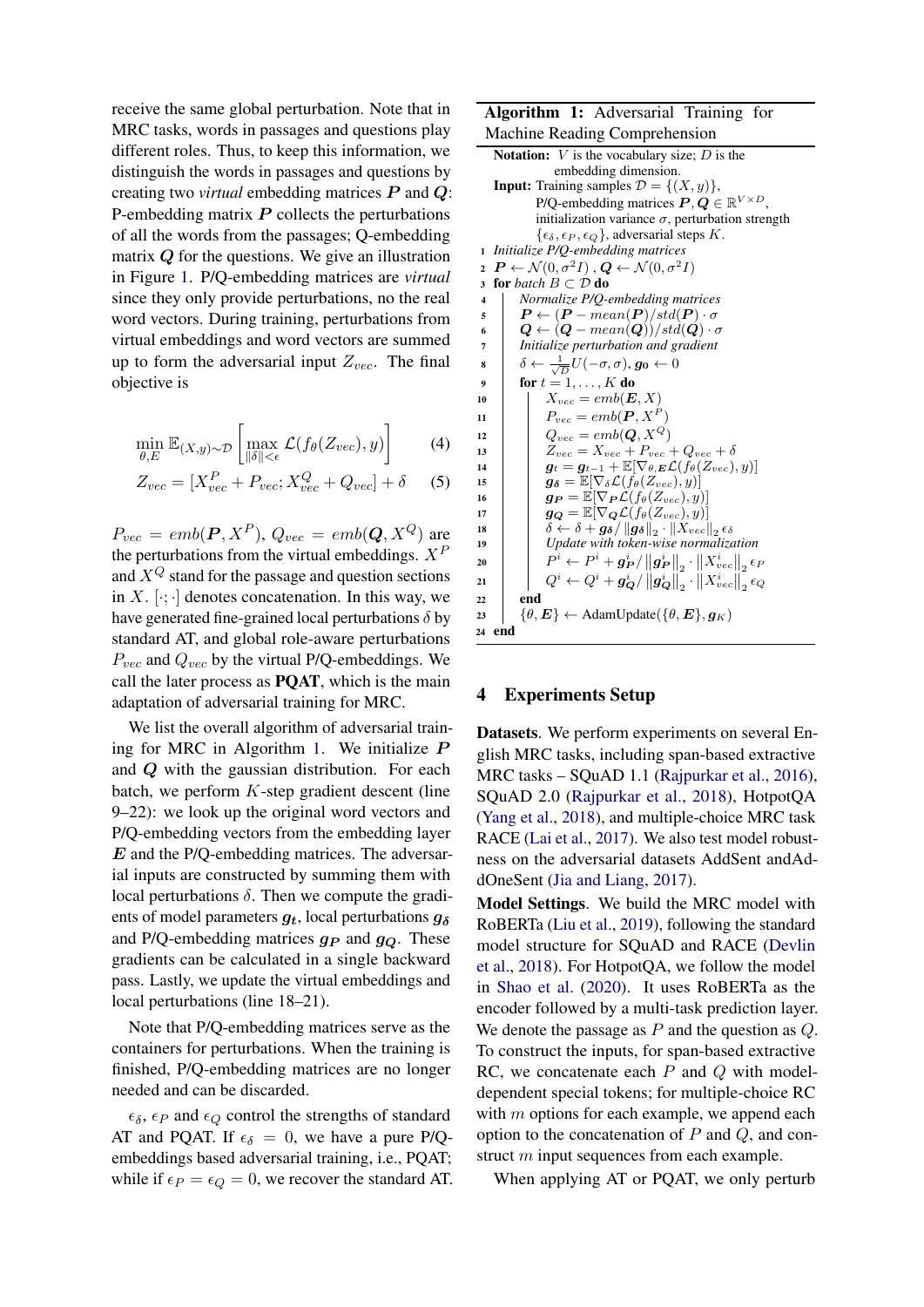<span id="page-3-0"></span>

| Model               | SOuAD <sub>1.1</sub> |       | SOuAD 2.0 |       | <b>HotpotOA</b>   |                   | <b>RACE</b> |
|---------------------|----------------------|-------|-----------|-------|-------------------|-------------------|-------------|
|                     | EM                   | F1    | EМ        | F1    | joint EM          | joint F1          | Acc         |
| <b>BASE</b> setting |                      |       |           |       |                   |                   |             |
| <b>RoBERTa</b>      | 84.72                | 91.54 | 79.77     | 83.18 | 41.70             | 69.30             | 74.75       |
| <b>POAT</b>         | 85.87                | 92.33 | 81.66     | 84.79 | 43.03             | 70.40             | 76.32       |
| LARGE setting       |                      |       |           |       |                   |                   |             |
| <b>RoBERTa</b>      | 87.76                | 93.90 | 85.67     | 88.86 | $45.91^{\dagger}$ | $73.93^{\dagger}$ | 84.66       |
| <b>POAT</b>         | 88.32                | 94.34 | 86.35     | 89.49 | 46.79             | 74.63             | 86.02       |

Table 2: Results on the development sets of SQuAD 1.1, SQuAD 2.0 and HotpotQA, and results on the test set of RACE.<sup>†</sup>: the results are taken from [Shao et al.](#page-5-7) [\(2020\)](#page-5-7).

<span id="page-3-1"></span>

| Model               | SOuAD <sub>1.1</sub> | SOuAD <sub>2.0</sub> | <b>RACE</b> |
|---------------------|----------------------|----------------------|-------------|
|                     | EМ                   | EM                   | Acc         |
| <b>BASE</b> setting |                      |                      |             |
| <b>POAT</b>         | 85.87                | 81.66                | 76.32       |
|                     | (0.08)               | (0.21)               | (0.32)      |
| $POAT + AT$         | 85.96                | $81.11 \downarrow$   | 76.50       |
|                     | (0.10)               | (0.14)               | (0.35)      |
| AT                  | $85.64 \downarrow$   | $81.23 \downarrow$   | 75.94↓      |
|                     | (0.15)               | (0.30)               | (0.37)      |

Table 3: Comparison of PQAT, standard AT and the combination. AT is short for Standard AT. Arrows indicate the drops relative to the PQAT. Numbers in the parentheses are the standard deviations.

<span id="page-3-3"></span>

| Model                           | AddSent | <b>AddOneSent</b> | Dev  |
|---------------------------------|---------|-------------------|------|
| $R.M\text{-}Reader^{\dagger}$   | 58.5    | 67.0              | 86.6 |
| $KAR^{\ddagger}$                | 60.1    | 72.3              | 83.5 |
| $ALUM_{BERT-BASE}$ <sup>§</sup> | 60.4    | 69.8              | 90.8 |
| <b>ROBERTaBASE</b>              | 59.7    | 68.8              | 91.5 |
| <b>POAT</b>                     | 64.7    | 73.6              | 92.3 |
| AT                              | 63.2    | 72.6              | 92.1 |

Table 4: Model performance (F1) on AddSent, AddOneSent and SQuAD 1.1 dev set. AT is short for Standard AT.  $^{\dagger}$ : Wang and Jiang [\(2018\)](#page-4-11).  $^{\ddagger}$ : [Hu et al.](#page-4-11) (2018), § : [Liu et al.](#page-4-5) [\(2020\)](#page-4-5).

the word embeddings and leave the position embeddings unchanged. For PQAT on RACE, we let the Q-embedding matrix collect perturbations from both questions and options.

Training Settings and Hyperparameters. All the models are implemented with Transformers [\(Wolf et al.,](#page-5-8) [2019\)](#page-5-8) and trained on a single Nvidia V100 GPU. To improve the stability and reduce the uncertainty of the results, we run each experiment four times with different seeds and report the mean value of performance. We use AdamW as our optimizer with batch size 24 and learning rate 3e-5 for RoBERTa<sub>BASE</sub> and 2e-5 or 1e-5 for RoBERT $a_{\text{LARGE}}$ . The maximum number of epochs is set to 3 for SQuAD and 5 for RACE and HotpotQA. A linear learning rate decay schedule with warmup ratio 0.1 was used. For PQAT,  $\epsilon_{\delta}$  is set to 0,  $\epsilon_P$  and  $\epsilon_Q$  is set to 4e-2 for RACE and 2e-2 for other tasks. The variance  $\sigma$  is 1e-2. We set the number of gradient descent steps  $K = 2$  to balance speed and performance.

## 5 Results

#### 5.1 Overall Results

The overall results are summarized in Table [2,](#page-3-0) where we compare PQAT with the baseline. PQAT

is able to boost model performance across all MRC tasks and outperforms the RoBERTa baseline significantly. On HotpotQA, which is a complicated MRC task that features multi-hop questions and asks for multiple kinds of predictions, PQAT still outperforms the baseline by 1.3/1.1 on Joint EM/Joint F1. On RACE, PQAT improves the performance significantly by 1.5% in accuracy. The universal improvements on various kinds of MRC tasks prove the wide applicability of PQAT.

#### 5.2 Comparison

We compare different adversarial training methods and their combinations by tuning the strengths of perturbations  $\{\epsilon_{\delta}, \epsilon_{P}, \epsilon_{Q}\}.$  The results are in Table [3.](#page-3-1) The underlined scores are the ones reported in Table [2.](#page-3-0) Firstly, to test the effectiveness of standard AT, we disable PQAT with  $\epsilon_P = \epsilon_Q = 0$  and enable standard AT with  $\epsilon_{\delta}$  =2e-3 for RACE and 1e-2 for other tasks [1](#page-3-2) . Other settings are unchanged, and we still follow Algorithm [1.](#page-2-0) PQAT consistently outperforms standard AT on the three tasks. Then we enable both PQAT and standard AT by setting all the strengths  $\{\epsilon_{\delta}, \epsilon_{P}, \epsilon_{Q}\}$  to non-zero values. The performance gets slightly better on SQuAD 1.1 and RACE, but gets worse on SQuAD 2.0.

<span id="page-3-2"></span><sup>&</sup>lt;sup>1</sup>We have searched from 1e-3 to 1e-1 and taken the best value.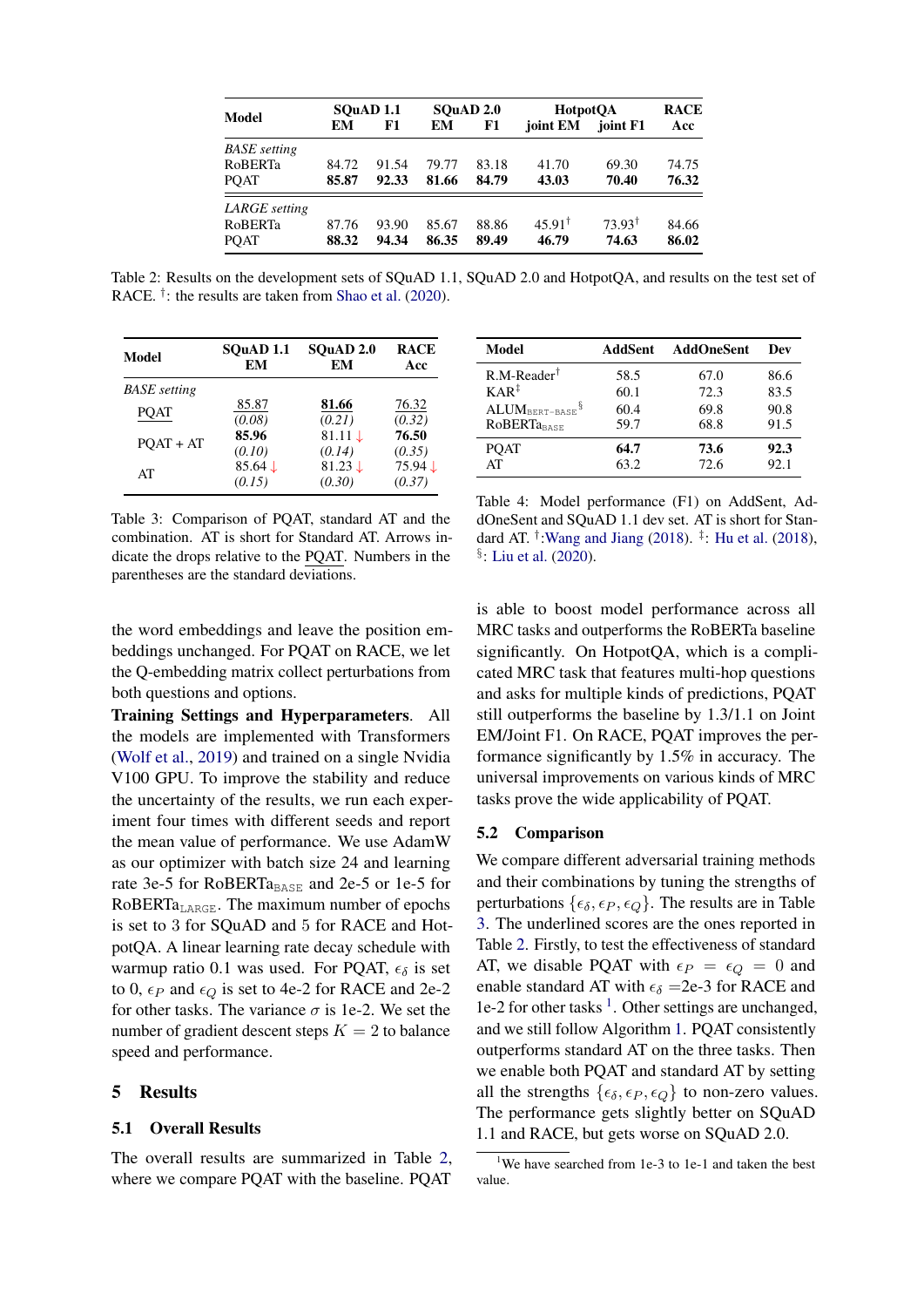Compared with the standard AT, PQAT achieves higher performance by itself. Therefore PQAT could be a better alternative to applying adversarial training on MRC tasks.

#### 5.3 Robustness on Adversarial Datasets

We assess the robustness of MRC models with AddSent and AddOneSent. AddSent and AddOne-Sent are two adversarial datasets built on SQuAD 1.1. In both datasets, passages are appended with distracting sentences. MRC models that heavily rely on text matching may be easily fooled to predict wrong answers from the distracting sentences.

The results are shown in Table [4.](#page-3-3) With the standard adversarial training (AT), the MRC model improves its robustness by about 5% over RoBERT $a_{\text{BASE}}$  in F1. PQAT further improves the performance over AT by about 1% on both AddSent and AddOneSent.

## 6 Conclusion

We have applied adversarial training on a wide range of MRC tasks, including span-based extractive RC and multiple-choice RC. Especially, we have proposed a novel adversarial training method PQAT, which uses virtual P/Q-embedding matrices to generate global and role-aware perturbations that consider the characteristics of MRC tasks. Our experiments demonstrate that adversarial training improves the MRC model performance universally and consistently, even over the strong pre-trained model baseline. The PQAT method further improves the model performance over the standard AT on both normal datasets and adversarial datasets.

## Acknowledgments

We would like to thank all anonymous reviewers for their valuable comments on our work. This work is funded by National Key R&D Program of China (No.2018YFC0831601).

## **References**

- <span id="page-4-2"></span>Giannis Bekoulis, Johannes Deleu, Thomas Demeester, and Chris Develder. 2018. [Adversarial training](https://www.aclweb.org/anthology/D18-1307) [for multi-context joint entity and relation extrac](https://www.aclweb.org/anthology/D18-1307)[tion.](https://www.aclweb.org/anthology/D18-1307) In *Proceedings of the 2018 Conference on Empirical Methods in Natural Language Processing*, pages 2830–2836, Brussels, Belgium. Association for Computational Linguistics.
- <span id="page-4-10"></span>Jacob Devlin, Ming-Wei Chang, Kenton Lee, and Kristina Toutanova. 2018. Bert: Pre-training of deep

bidirectional transformers for language understanding. *arXiv preprint arXiv:1810.04805*.

- <span id="page-4-0"></span>Ian Goodfellow, Jonathon Shlens, and Christian Szegedy. 2015. [Explaining and harnessing adversar](http://arxiv.org/abs/1412.6572)[ial examples.](http://arxiv.org/abs/1412.6572) In *International Conference on Learning Representations*.
- <span id="page-4-11"></span>Minghao Hu, Yuxing Peng, Zhen Huang, Xipeng Qiu, Furu Wei, and Ming Zhou. 2018. [Reinforced](https://doi.org/10.24963/ijcai.2018/570) [mnemonic reader for machine reading comprehen](https://doi.org/10.24963/ijcai.2018/570)[sion.](https://doi.org/10.24963/ijcai.2018/570) In *Proceedings of the Twenty-Seventh International Joint Conference on Artificial Intelligence, IJCAI 2018, July 13-19, 2018, Stockholm, Sweden.*, pages 4099–4106.
- <span id="page-4-8"></span>Robin Jia and Percy Liang. 2017. [Adversarial exam](https://doi.org/10.18653/v1/D17-1215)[ples for evaluating reading comprehension systems.](https://doi.org/10.18653/v1/D17-1215) In *Proceedings of the 2017 Conference on Empirical Methods in Natural Language Processing*, pages 2021–2031, Copenhagen, Denmark. Association for Computational Linguistics.
- <span id="page-4-3"></span>Haoming Jiang, Pengcheng He, Weizhu Chen, Xiaodong Liu, Jianfeng Gao, and Tuo Zhao. 2019. [SMART: robust and efficient fine-tuning for pre](http://arxiv.org/abs/1911.03437)[trained natural language models through principled](http://arxiv.org/abs/1911.03437) [regularized optimization.](http://arxiv.org/abs/1911.03437) *CoRR*, abs/1911.03437.
- <span id="page-4-6"></span>Guokun Lai, Qizhe Xie, Hanxiao Liu, Yiming Yang, and Eduard Hovy. 2017. [RACE: Large-scale ReAd](https://doi.org/10.18653/v1/D17-1082)[ing comprehension dataset from examinations.](https://doi.org/10.18653/v1/D17-1082) In *Proceedings of the 2017 Conference on Empirical Methods in Natural Language Processing*, pages 785–794, Copenhagen, Denmark. Association for Computational Linguistics.
- <span id="page-4-5"></span>Xiaodong Liu, Hao Cheng, Pengcheng He, Weizhu Chen, Yu Wang, Hoifung Poon, and Jianfeng Gao. 2020. [Adversarial training for large neural language](http://arxiv.org/abs/2004.08994) [models.](http://arxiv.org/abs/2004.08994) *CoRR*, abs/2004.08994.
- <span id="page-4-9"></span>Yinhan Liu, Myle Ott, Naman Goyal, Jingfei Du, Mandar Joshi, Danqi Chen, Omer Levy, Mike Lewis, Luke Zettlemoyer, and Veselin Stoyanov. 2019. [Roberta: A robustly optimized BERT pretraining ap](http://arxiv.org/abs/1907.11692)[proach.](http://arxiv.org/abs/1907.11692) *CoRR*, abs/1907.11692.
- <span id="page-4-7"></span>Aleksander Madry, Aleksandar Makelov, Ludwig Schmidt, Dimitris Tsipras, and Adrian Vladu. 2018. [Towards deep learning models resistant to adver](https://openreview.net/forum?id=rJzIBfZAb)[sarial attacks.](https://openreview.net/forum?id=rJzIBfZAb) In *6th International Conference on Learning Representations, ICLR 2018, Vancouver, BC, Canada, April 30 - May 3, 2018, Conference Track Proceedings*. OpenReview.net.
- <span id="page-4-1"></span>Takeru Miyato, Andrew M. Dai, and Ian J. Goodfellow. 2017. [Adversarial training methods for](https://openreview.net/forum?id=r1X3g2_xl) [semi-supervised text classification.](https://openreview.net/forum?id=r1X3g2_xl) In *5th International Conference on Learning Representations, ICLR 2017, Toulon, France, April 24-26, 2017, Conference Track Proceedings*.
- <span id="page-4-4"></span>Lis Pereira, Xiaodong Liu, Fei Cheng, Masayuki Asahara, and Ichiro Kobayashi. 2020. [Adversar](http://arxiv.org/abs/2005.08156)[ial training for commonsense inference.](http://arxiv.org/abs/2005.08156) *CoRR*, abs/2005.08156.